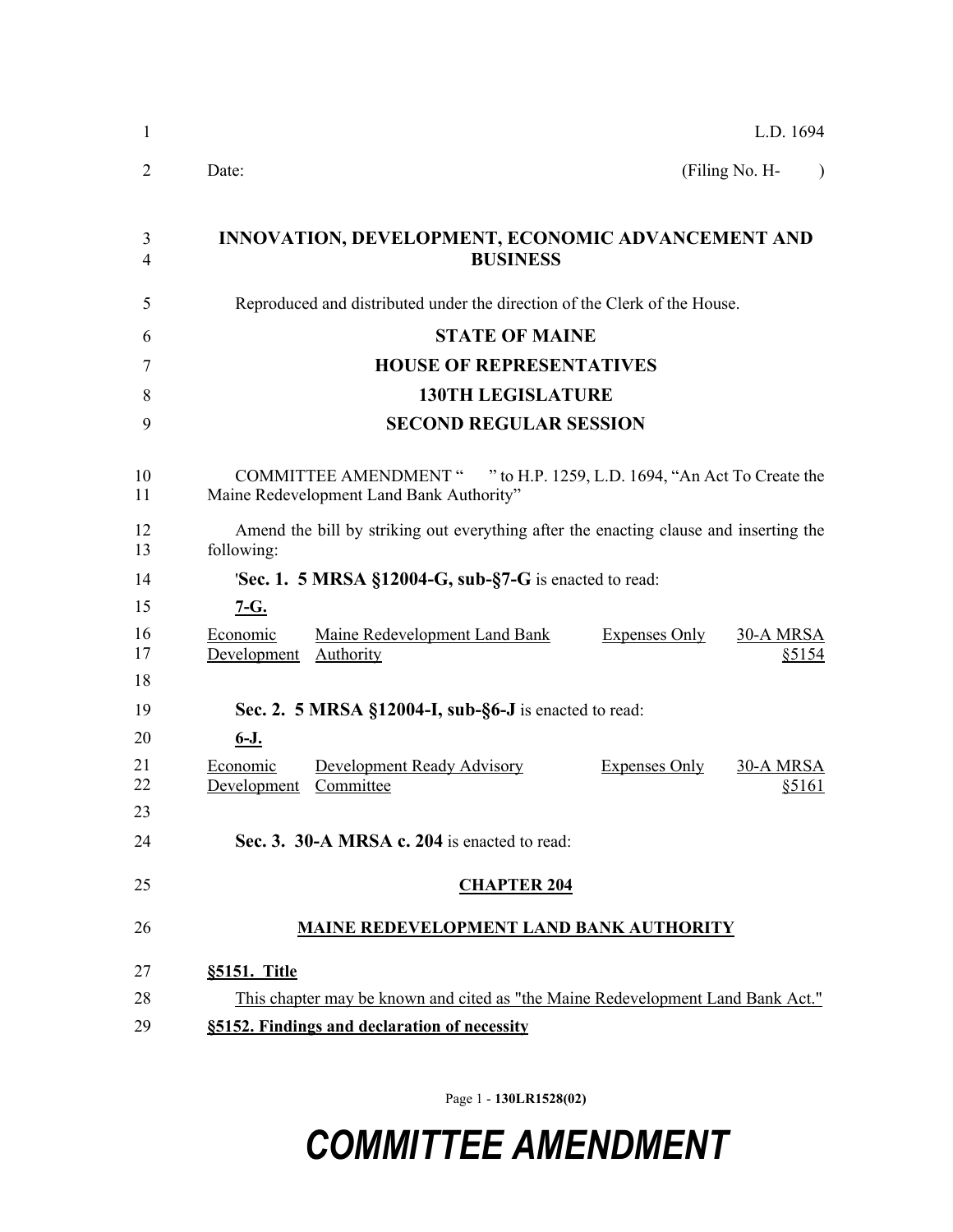| 1              | The Legislature finds and declares that:                                                       |
|----------------|------------------------------------------------------------------------------------------------|
| $\overline{2}$ | 1. Blighted, abandoned, environmentally hazardous and functionally obsolete                    |
| 3              | <b>property burdens public resources.</b> There exist areas in the State in need of economic   |
| $\overline{4}$ | revitalization where blighted, abandoned and environmentally hazardous property and            |
| 5              | property that is both functionally obsolete and unfit to be repurposed for another use present |
| 6              | burdens on municipal revenues and public health and safety;                                    |
| $\overline{7}$ | 2. Need for revitalization. In order to strengthen and revitalize the economy of the           |
| 8              | State and municipalities, it is in the best interest of the State to assemble and dispose of   |
| 9              | blighted, abandoned and environmentally hazardous property and property that is both           |
| 10             | functionally obsolete and unfit to be repurposed for another use in a coordinated manner to    |
| 11             | foster development of that property and promote economic growth;                               |
| 12             | 3. Coordinated development of blighted, abandoned, environmentally hazardous                   |
| 13             | and functionally obsolete property serves the public interest. The planning and                |
| 14             | preparation for revitalizing the economy through the acquisition of blighted, abandoned        |
| 15             | and environmentally hazardous property and property that is both functionally obsolete and     |
| 16             | unfit to be repurposed for another use using public money are a governmental concern and       |
| 17             | serve a valid public purpose;                                                                  |
| 18             | 4. Facilitate coordinated redevelopment of blighted, abandoned, environmentally                |
| 19             | hazardous and functionally obsolete property. The establishment of the redevelopment           |
| 20             | authority is necessary to facilitate the relief of the conditions described in this section by |
| 21             | assisting public entities, including, but not limited to, municipalities, counties, regional   |
| 22             | planning organizations and state agencies, in the redevelopment of blighted, abandoned         |
| 23             | and environmentally hazardous property and property that is both functionally obsolete and     |
| 24             | unfit to be repurposed for another productive use; and                                         |
| 25             | 5. Municipalities, counties and unorganized territories have properties that they              |
| 26             | cannot restore to productive use due to a variety of technical or financial issues. The        |
| 27             | establishment of the redevelopment authority is necessary to provide technical and             |
| 28             | financial assistance to local governments upon request for the purpose of returning to         |
| 29             | productive use blighted, abandoned, environmentally hazardous and functionally obsolete        |
| 30             | property, including property acquired by a municipality through the municipal foreclosure      |
| 31             | process.                                                                                       |
| 32             | §5153. Definitions                                                                             |
| 33             | As used in this chapter, unless the context otherwise indicates, the following terms           |
| 34             | have the following meanings.                                                                   |
| 35             | <b>1. Abandoned.</b> "Abandoned" with reference to a property means a property that is         |
| 36             | vacant and to which the owner has no intent to return.                                         |
| 37             | 2. Blighted. "Blighted" with reference to a property means a property on which                 |
| 38             | buildings or improvements are detrimental or are a threat to the public health, safety or      |
| 39             | welfare in their present condition.                                                            |
| 40             | 3. Environmentally hazardous. "Environmentally hazardous" with reference to a                  |
| 41             | property means a property that is designated as an uncontrolled hazardous substance site       |
| 42             | under Title 38, section 1365.                                                                  |

Page 2 - **130LR1528(02)**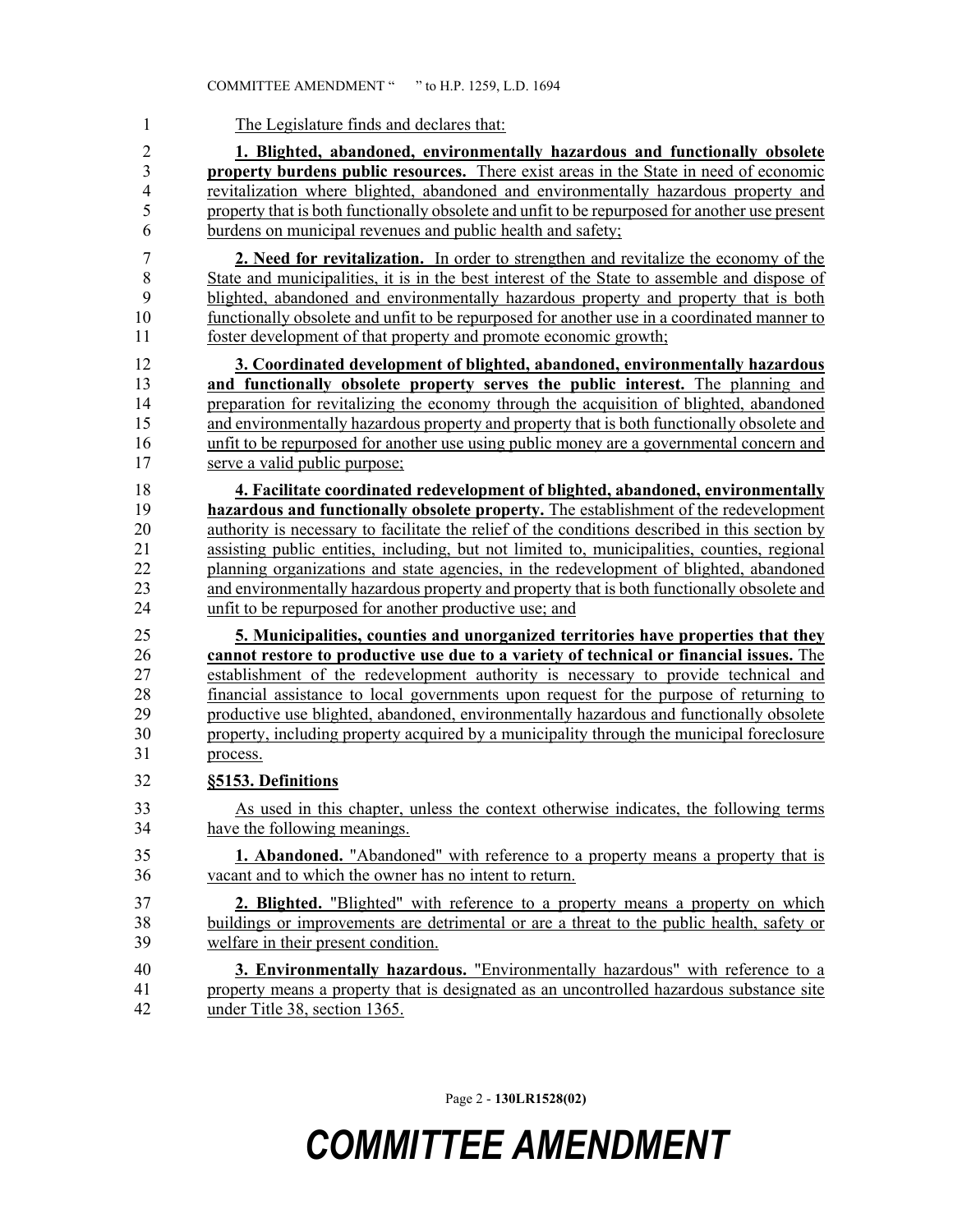| 1        | <b>4. Functionally obsolete.</b> "Functionally obsolete" with reference to a property means              |
|----------|----------------------------------------------------------------------------------------------------------|
| 2        | a property that is unable to be used to adequately perform the functions for which it was                |
| 3        | intended.                                                                                                |
| 4        | §5154. Maine Redevelopment Land Bank Authority established; purpose                                      |
| 5        | The Maine Redevelopment Land Bank Authority, as established in Title 5, section                          |
| 6        | 12004-G, subsection 7-G and referred to in this chapter as "the redevelopment authority,"                |
| 7        | is a body corporate and politic and a public instrumentality of the State.                               |
| 8        | The purpose of the redevelopment authority is to assist municipalities and other entities                |
| 9        | in this State in the redevelopment of properties identified as eligible under section 5157,              |
| 10       | subsection 1 in order to return those properties to productive use.                                      |
| 11       | The purposes of this chapter are public and the redevelopment authority is performing                    |
| 12       | a governmental function in carrying out this chapter.                                                    |
| 13       | §5155. Appointment; qualifications and tenure                                                            |
| 14       | <b>1. Members appointed by the Governor.</b> The Governor shall appoint 9 members to                     |
| 15       | serve as commissioners of the redevelopment authority subject to review and confirmation                 |
| 16       | by the joint standing committee of the Legislature having jurisdiction over economic and                 |
| 17       | community development matters. These members must include:                                               |
| 18       | A. A resident of the State who is a real estate broker licensed by the Real Estate                       |
| 19       | Commission pursuant to Title 32, section 13003;                                                          |
| 20       | B. A resident of the State who is responsible for community redevelopment as an                          |
| 21       | employee of a state-chartered bank;                                                                      |
| 22       | C. A resident of the State from each of the 2 congressional districts;                                   |
| 23       | D. A full-time municipal economic and community development director in the State;                       |
| 24       | E. A full-time planning professional employed by an urban or regional planning                           |
| 25       | organization in the State;                                                                               |
| 26       | F. A person with experience in the field of preservation of historic property;                           |
| 27       | G. A person with experience in environmental remediation of commercial property;                         |
| 28       | and                                                                                                      |
| 29<br>30 | A person with experience in the development of residential communities and<br>Н.<br>housing development. |
| 31       | <b>2. Term of office.</b> The commissioners of the redevelopment authority appointed under               |
| 32       | subsection 1 serve 3-year terms, except that the Governor shall initially appoint 2                      |
| 33       | commissioners for a term of one year, 3 commissioners for a term of 2 years and 4                        |
| 34       | commissioners for a term of 3 years. A vacancy is filled by appointment for the remainder                |
| 35       | of the unexpired term. Commissioners whose terms expire serve until their successors are                 |
| 36       | appointed and confirmed. Commissioners may serve no more than 2 full consecutive                         |
| 37       | terms.                                                                                                   |
| 38       | <b>3. Ex officio members.</b> The following serve as ex officio, nonvoting members of the                |
| 39       | redevelopment authority:                                                                                 |
| 40<br>41 | The Commissioner of Economic and Community Development or the<br>А.<br>commissioner's designee;          |

Page 3 - **130LR1528(02)**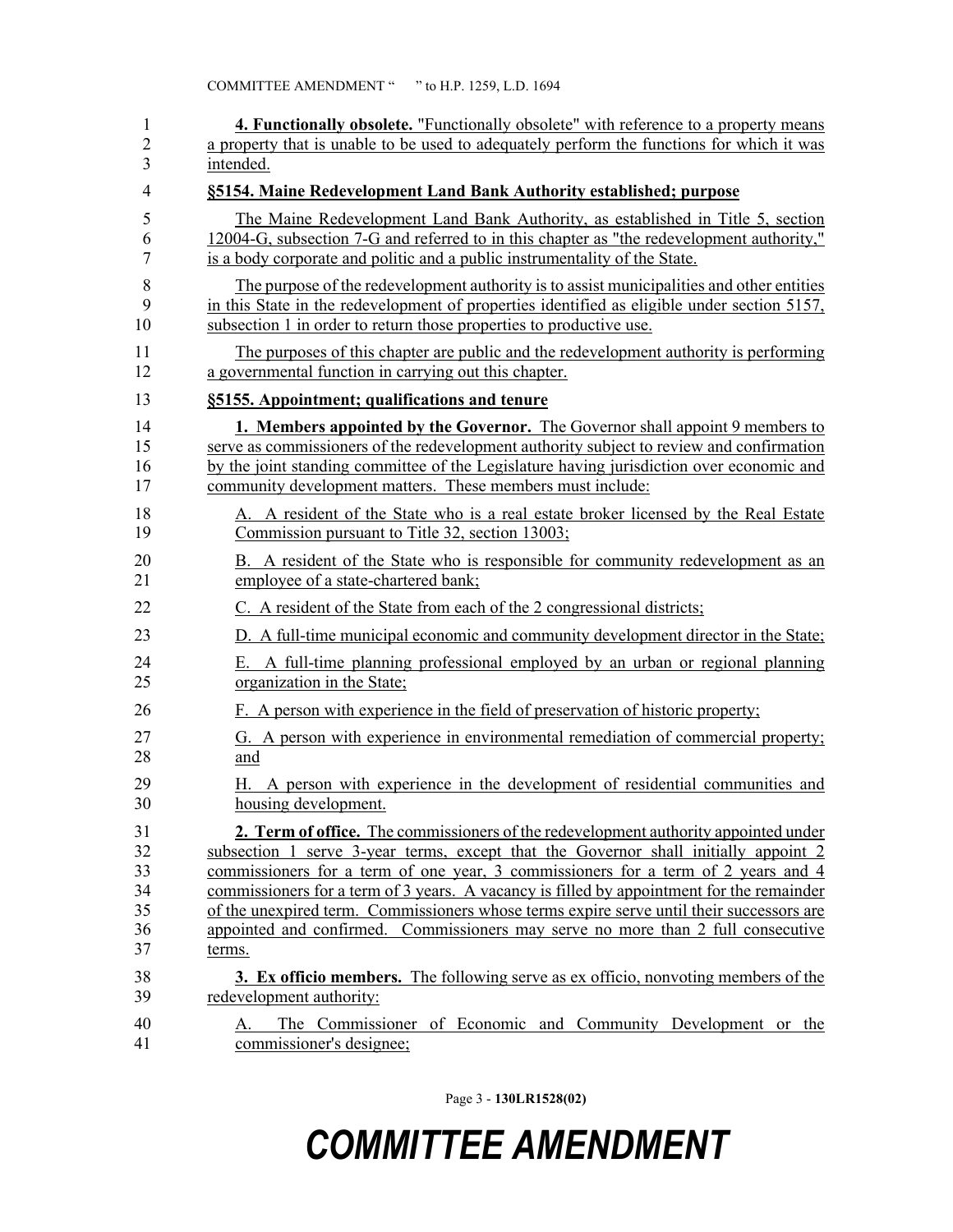| 1                | B. The Commissioner of Environmental Protection or the commissioner's designee;                                                                                                                                                                                                      |
|------------------|--------------------------------------------------------------------------------------------------------------------------------------------------------------------------------------------------------------------------------------------------------------------------------------|
| 2                | C. The Commissioner of Transportation or the commissioner's designee;                                                                                                                                                                                                                |
| 3                | D. The Director of the Maine State Housing Authority or the director's designee; and                                                                                                                                                                                                 |
| 4<br>5           | The Director of the Maine Historic Preservation Commission or the director's<br>Е.<br>designee.                                                                                                                                                                                      |
| 6<br>7<br>8<br>9 | 4. Organization. The redevelopment authority shall select a chair and a vice-chair<br>from among its voting members and adopt bylaws to govern procedures.<br>The<br>redevelopment authority shall hire an executive director and may hire staff and employ<br>counsel as necessary. |
| 10               | §5156. Maine Redevelopment Land Bank Fund; sources of funding                                                                                                                                                                                                                        |
| 11               | The Maine Redevelopment Land Bank Fund, referred to in this chapter as "the fund,"                                                                                                                                                                                                   |
| 12               | is established as a dedicated nonlapsing fund to support the purposes of the redevelopment                                                                                                                                                                                           |
| 13               | authority. Fees collected pursuant to Title 38, section 2203-A, subsection 2-A must be                                                                                                                                                                                               |
| 14               | deposited into the fund. Other sources of funding may include, but are not limited to, state                                                                                                                                                                                         |
| 15               | or federal funds received by the redevelopment authority to support community                                                                                                                                                                                                        |
| 16               | redevelopment. Unless otherwise specified, money received by the redevelopment                                                                                                                                                                                                       |
| 17               | authority for the express purpose of acquiring or developing property in accordance with                                                                                                                                                                                             |
| 18               | this chapter must be deposited into the fund.                                                                                                                                                                                                                                        |
| 19               | §5157. Eligible properties; exemption of certain properties                                                                                                                                                                                                                          |
| 20               | 1. Eligible properties. The redevelopment authority may acquire property through                                                                                                                                                                                                     |
| 21               | an agreement under section 5158, subsection 4, which may include:                                                                                                                                                                                                                    |
| 22               | A. Property that the redevelopment authority has determined is abandoned as                                                                                                                                                                                                          |
| 23               | demonstrated by a totality of evidence including, but not limited to, the following:                                                                                                                                                                                                 |
| 24               | (1) Doors and windows on the property are boarded up, broken or continuously left                                                                                                                                                                                                    |
| 25               | unlocked;                                                                                                                                                                                                                                                                            |
| 26               | (2) Rubbish, trash or debris has accumulated on the property;                                                                                                                                                                                                                        |
| 27               | (3) Furnishings and personal property are absent from the property;                                                                                                                                                                                                                  |
| 28               | (4) The buildings or improvements on the property are deteriorating so as to                                                                                                                                                                                                         |
| 29               | constitute a threat to public health or safety;                                                                                                                                                                                                                                      |
| 30               | (5) Gas, electric or water service to the property has been terminated or utility                                                                                                                                                                                                    |
| 31               | consumption is so low that it indicates the property is not regularly occupied;                                                                                                                                                                                                      |
| 32               | (6) A mortgagee has changed the locks on the property and neither the mortgagor                                                                                                                                                                                                      |
| 33               | nor anyone on the mortgagor's behalf has requested entrance to, or taken other steps                                                                                                                                                                                                 |
| 34               | to gain entrance to, the property;                                                                                                                                                                                                                                                   |
| 35               | (7) Reports of trespass, vandalism or other illegal acts being committed on the                                                                                                                                                                                                      |
| 36               | property have been made to local law enforcement authorities;                                                                                                                                                                                                                        |
| 37               | (8) A code enforcement officer or other public official has made a determination                                                                                                                                                                                                     |
| 38               | or finding that the property is abandoned or unfit for occupancy;                                                                                                                                                                                                                    |
| 39               | (9) The mortgagor is deceased and there is no evidence that an heir or personal                                                                                                                                                                                                      |
| 40               | representative has taken possession of the property; or                                                                                                                                                                                                                              |

Page 4 - **130LR1528(02)**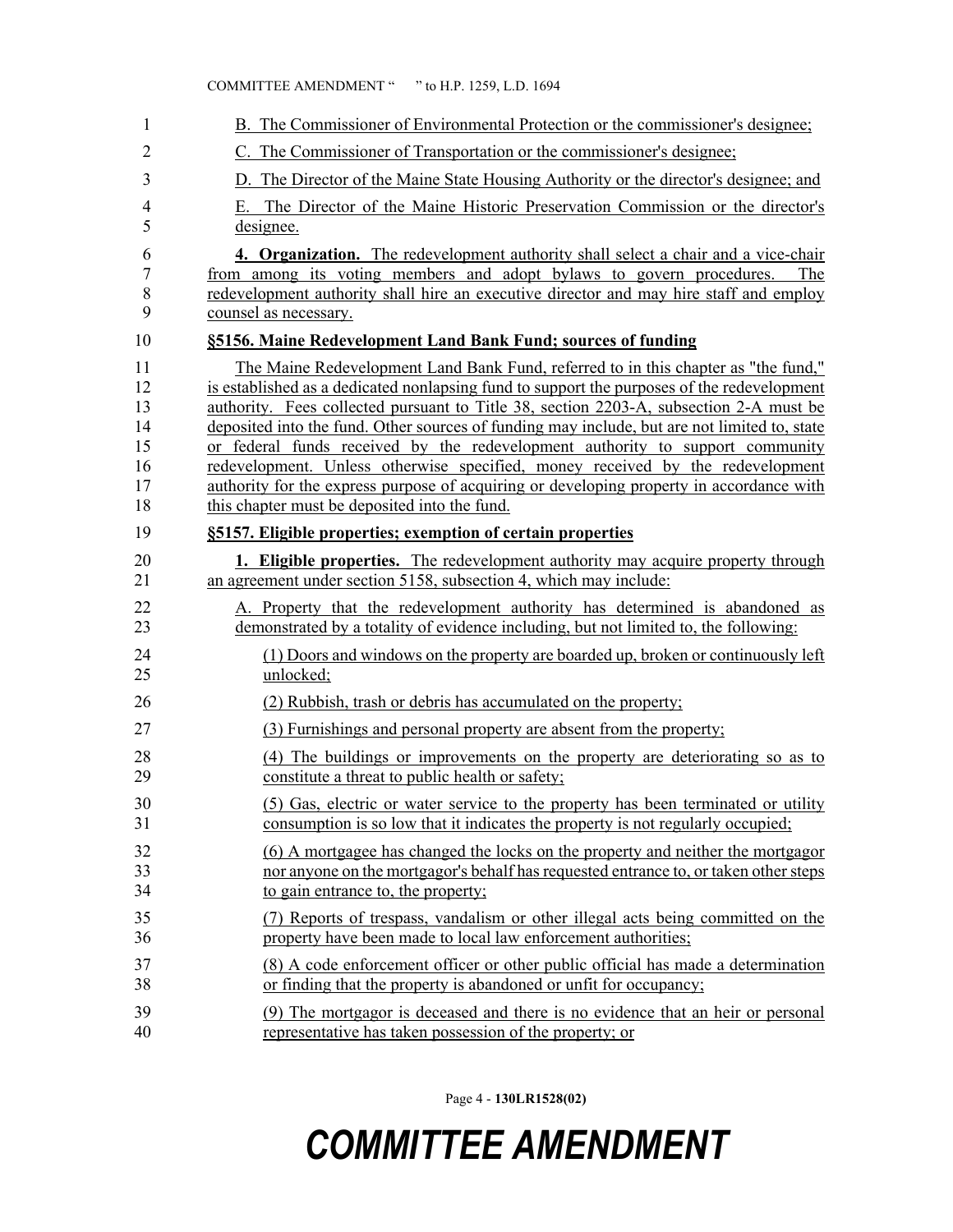| 1                                | (10) Other reasonable signs of abandonment;                                                                                                                                                                                                                                                                                                                                                                                                                                           |
|----------------------------------|---------------------------------------------------------------------------------------------------------------------------------------------------------------------------------------------------------------------------------------------------------------------------------------------------------------------------------------------------------------------------------------------------------------------------------------------------------------------------------------|
| $\overline{2}$                   | B. Property that the redevelopment authority has determined is blighted because of:                                                                                                                                                                                                                                                                                                                                                                                                   |
| 3                                | (1) Dilapidation, deterioration, age or obsolescence;                                                                                                                                                                                                                                                                                                                                                                                                                                 |
| 4                                | (2) Inadequate provision for ventilation, light, air, sanitation or open spaces;                                                                                                                                                                                                                                                                                                                                                                                                      |
| 5                                | (3) High density of population and overcrowding;                                                                                                                                                                                                                                                                                                                                                                                                                                      |
| 6                                | (4) Tax or special assessment delinquency exceeding the fair value of the land;                                                                                                                                                                                                                                                                                                                                                                                                       |
| 7                                | (5) The existence of conditions that endanger life or property; or                                                                                                                                                                                                                                                                                                                                                                                                                    |
| 8                                | (6) Any combination of the factors described in subparagraphs $(1)$ to $(5)$ ;                                                                                                                                                                                                                                                                                                                                                                                                        |
| 9<br>10<br>11<br>12              | C. Property that the redevelopment authority has determined is functionally obsolete<br>due to a substantial loss in value resulting from factors such as overcapacity, changes<br>in technology, deficiencies or superadequacies in design or other similar factors that<br>affect the property itself or the property's relationship with other surrounding property;                                                                                                               |
| 13                               | D. Property that is environmentally hazardous; and                                                                                                                                                                                                                                                                                                                                                                                                                                    |
| 14<br>15<br>16                   | E. Property that a municipality or county has determined is not within the capacity of<br>the municipality or county to redevelop and for which the municipality or county has<br>requested the assistance of the redevelopment authority.                                                                                                                                                                                                                                            |
| 17<br>18                         | <b>2. Exemption.</b> Notwithstanding any provision of this chapter to the contrary, the<br>redevelopment authority may not:                                                                                                                                                                                                                                                                                                                                                           |
| 19<br>20<br>21                   | A. Acquire land or other natural resources owned by a federally recognized Indian<br>tribe or owned by the United States for the benefit of a federally recognized Indian<br>tribe;                                                                                                                                                                                                                                                                                                   |
| 22<br>23                         | B. Acquire land the majority of which is unimproved or is not integral to the<br>redevelopment of the property; or                                                                                                                                                                                                                                                                                                                                                                    |
| 24<br>25<br>26                   | C. Acquire property that is an active or former military facility that qualifies for<br>inclusion in the Defense Environmental Restoration Program under 10 United States<br>Code, Section 2701.                                                                                                                                                                                                                                                                                      |
| 27                               | §5158. Powers and duties generally                                                                                                                                                                                                                                                                                                                                                                                                                                                    |
| 28                               | The redevelopment authority has the following powers and duties:                                                                                                                                                                                                                                                                                                                                                                                                                      |
| 29                               | 1. Suit. To sue and be sued;                                                                                                                                                                                                                                                                                                                                                                                                                                                          |
| 30                               | 2. Seal. To adopt an official seal;                                                                                                                                                                                                                                                                                                                                                                                                                                                   |
| 31<br>32                         | <b>3. Office.</b> To maintain an office at a place designated by the redevelopment authority<br>within the State;                                                                                                                                                                                                                                                                                                                                                                     |
| 33<br>34<br>35<br>36<br>37<br>38 | 4. Agreements with public entities. To enter into agreements with public entities,<br>including, but not limited to, municipalities, counties, regional planning organizations, state<br>agencies and municipal or regionally organized land banks in order to effectuate the<br>purposes of this chapter. Agreements may include the acquisition of property or rights in<br>property from a municipality or county whose governing unit declares the need for such an<br>agreement; |

Page 5 - **130LR1528(02)**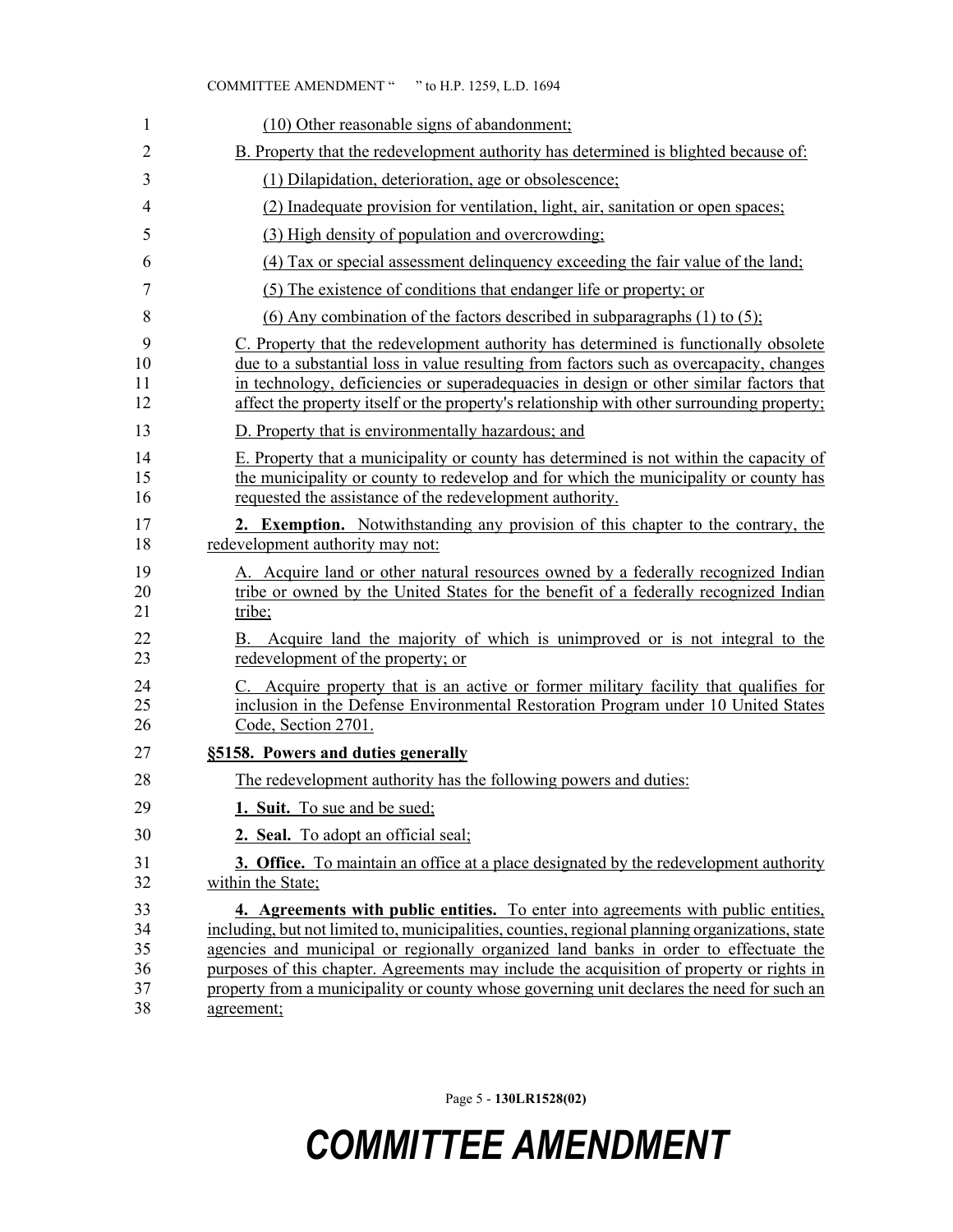| 1              | <b>5. Agreements with federal agencies.</b> To enter into agreements with federal agencies    |
|----------------|-----------------------------------------------------------------------------------------------|
| $\overline{c}$ | related to funding of the redevelopment of property acquired in accordance with this          |
| 3              | chapter;                                                                                      |
| 4              | 6. Assistance. To provide assistance, by request, to entities in the State engaged in         |
| 5              | redevelopment activities by using the best practices adopted by the Development Ready         |
| 6              | Advisory Committee under section 5161;                                                        |
| 7              | 7. Application for funding. To apply for grants, loans and other financial assistance         |
| 8              | from state or federal government programs for redevelopment projects consistent with this     |
| 9              | chapter;                                                                                      |
| 10             | <b>8. Bonds.</b> To issue revenue bonds as provided in section 5160;                          |
| 11             | <b>9. Eminent domain.</b> To acquire in a municipality, through an agreement with a           |
| 12             | municipality or county, eligible property by the exercise of the power of eminent domain      |
| 13             | as provided in section 5159;                                                                  |
| 14             | 10. Rules. To adopt rules for the purposes of carrying out this chapter. Rules adopted        |
| 15             | pursuant to this subsection are routine technical rules as defined in Title 5, chapter 375,   |
| 16             | subchapter 2-A; and                                                                           |
| 17             | 11. Other functions. To perform other functions necessary or useful for carrying out          |
| 18             | any of its powers, duties or purposes.                                                        |
| 19             | §5159. Eminent domain                                                                         |
| 20             | The redevelopment authority may acquire all or any part of real property in accordance        |
| 21             | with this chapter by the exercise of the power of eminent domain whenever the                 |
| 22             | redevelopment authority determines that the acquisition of the real property is in the public |
| 23             | interest or necessary for the purposes of this chapter.                                       |
| 24             | 1. Resolution; documents filed; damages determined. The necessity of an                       |
| 25             | acquisition under this section is conclusively presumed upon the redevelopment authority's    |
| 26             | adoption of a resolution declaring that the acquisition of the real property described in the |
| 27             | resolution is in the public interest and necessary for the purposes of this chapter.          |
| 28             | A. Within 3 months after a resolution is adopted under this subsection, the                   |
| 29             | redevelopment authority shall file in the registry of deeds of the county in which the        |
| 30             | real property is located:                                                                     |
| 31             | (1) A copy of the redevelopment authority's resolution;                                       |
| 32             | (2) A plat of the real property described; and                                                |
| 33             | (3) A statement, signed by the chair of the redevelopment authority, that the real            |
| 34             | property is taken under this chapter.                                                         |
| 35             | B. After the documents are filed under paragraph A, the redevelopment authority shall         |
| 36             | determine the damages for the real property taken in the same manner as is provided           |
| 37             | for land taken for highway purposes under Title 23, chapter 3 and shall file a statement      |
| 38             | of this determination in the appropriate Superior Court.                                      |
| 39             | 2. Title vests in redevelopment authority; bonds deposited. Title to real property            |
| 40             | under this section vests in the redevelopment authority in fee simple absolute and the        |
| 41             | redevelopment authority may take possession of the real property when:                        |

Page 6 - **130LR1528(02)**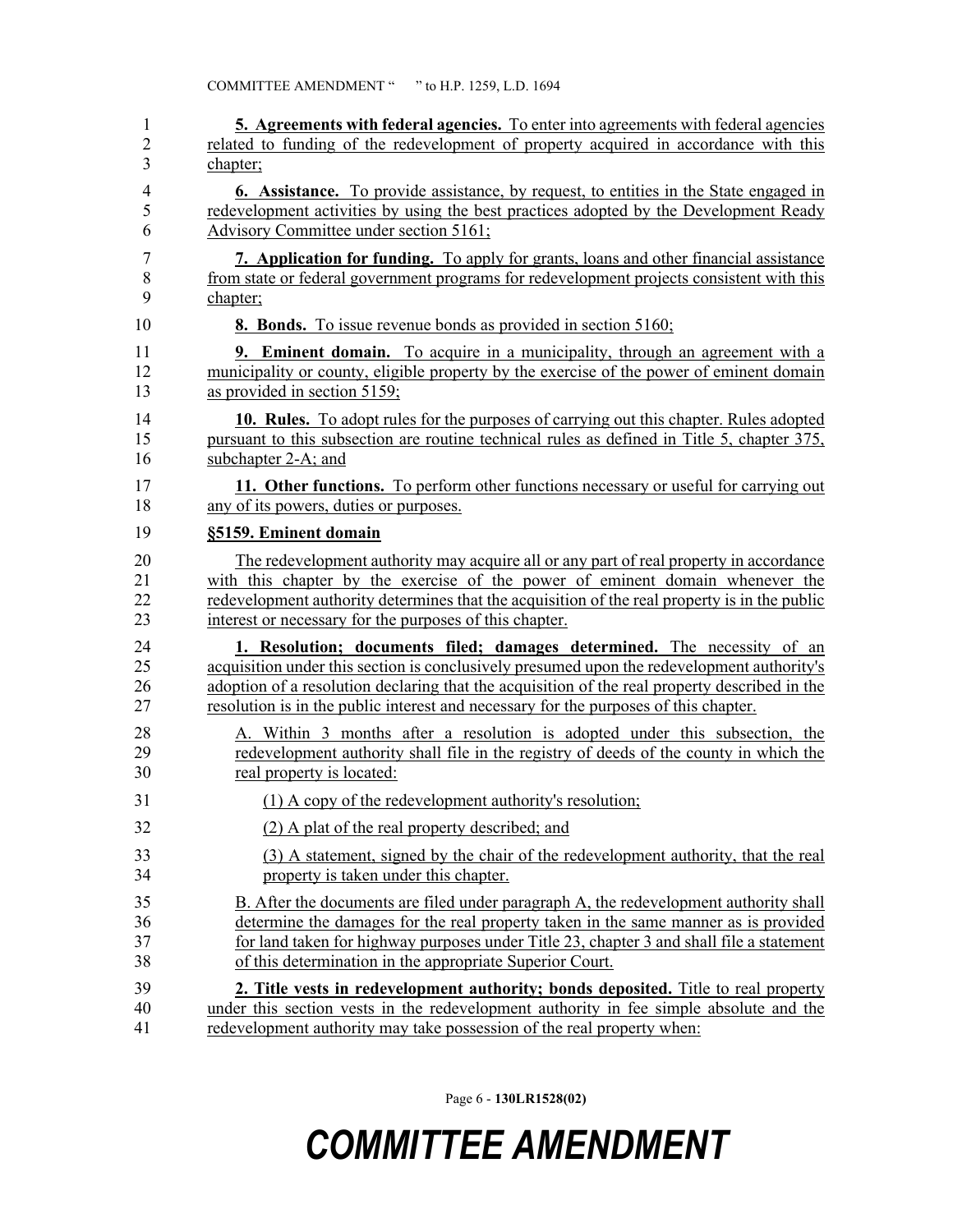| 1              | A. The copy of the resolution, plat and statement is filed in the registry of deeds;           |
|----------------|------------------------------------------------------------------------------------------------|
| $\overline{2}$ | B. The statement is filed in the Superior Court; and                                           |
| 3              | C. Bonds, to the use of persons entitled to them, are deposited in the Superior Court          |
| $\overline{4}$ | with surety satisfactory to the clerk of the court in the amounts that the court determines    |
| 5              | to be sufficient to satisfy the claims of all persons interested in the real property. The     |
| 6              | court may, in its discretion, take evidence on the question to determine the amounts of        |
| $\overline{7}$ | the bonds to be deposited.                                                                     |
| 8              | 3. Service on owners; nonresidents; unknown owners. After the copy, plat and                   |
| 9              | statement are filed under subsection 1, paragraph A, a sheriff or a sheriff's deputy shall     |
| 10             | serve notice of the taking of the real property upon the owner of the real property by         |
| 11             | delivering a true and attested copy of the description and statement under subsection 1 to     |
| 12             | the owner personally or at the owner's last and usual place of abode in the State or to a      |
| 13             | person living there.                                                                           |
| 14             | A. If an owner is not a resident of the State, a true and attested copy of the notice must     |
| 15             | be sent by registered mail, return receipt requested, to the owner at the owner's last         |
| 16             | known address.                                                                                 |
| 17             | B. If the ownership of the real property cannot be ascertained after due and diligent          |
| 18             | search, an award must be made to persons unknown for the value of the real property            |
| 19             | and bonds for that amount running to the treasurer of the county for the use of persons        |
| 20             | entitled to the bonds must be deposited in the Superior Court. If, within 2 years after        |
| 21             | the bonds are deposited, no person has been able to prove ownership of the real                |
| 22             | property, the Superior Court shall order these bonds to be cancelled and returned to the       |
| 23             | redevelopment authority.                                                                       |
| 24             | 4. Notice published. After the resolution, plat and statement are filed under subsection       |
| 25             | 1, paragraph A, the redevelopment authority shall publish a copy of the resolution and         |
| 26             | statement in a newspaper having general circulation in the county at least once a week for     |
| 27             | 3 successive weeks. The statement must set forth the names of the owners of the real           |
| 28             | property to be taken and the amount awarded to them.                                           |
| 29             | <b>5. Agreement and cancellation of bonds.</b> When an owner of real property taken under      |
| 30             | this section agrees with the redevelopment authority on the price of the real property and     |
| 31             | the sum agreed upon is paid by the redevelopment authority, the court shall order the bonds    |
| 32             | deposited under subsection 2, paragraph C to be cancelled and returned to the                  |
| 33             | redevelopment authority.                                                                       |
| 34             | <b>6. Complaint to Superior Court; trial.</b> An owner of real property taken under this       |
| 35             | section who cannot agree with the redevelopment authority on the price of the real property    |
| 36             | may within 3 months after personal notice of the taking or, if the owner has no personal       |
| 37             | notice, within one year from the first publication of the copy of the resolution and statement |
| 38             | under subsection 4 apply by complaint to the Superior Court in the applicable county,          |
| 39             | setting forth the taking of the real property and petitioning for an assessment of damages     |
| 40             | by a jury or, by agreement of the parties, a referee or referees appointed by the court.       |
| 41             | A. When a complaint is filed under this subsection, the court shall give 20 days' notice       |
| 42             | of the pendency of the action to the redevelopment authority by serving the chair of the       |
| 43             | redevelopment authority with a certified copy of the complaint. The court may proceed          |
| 44             | after this notice to the trial of the action. The trial must determine all questions of fact   |

Page 7 - **130LR1528(02)**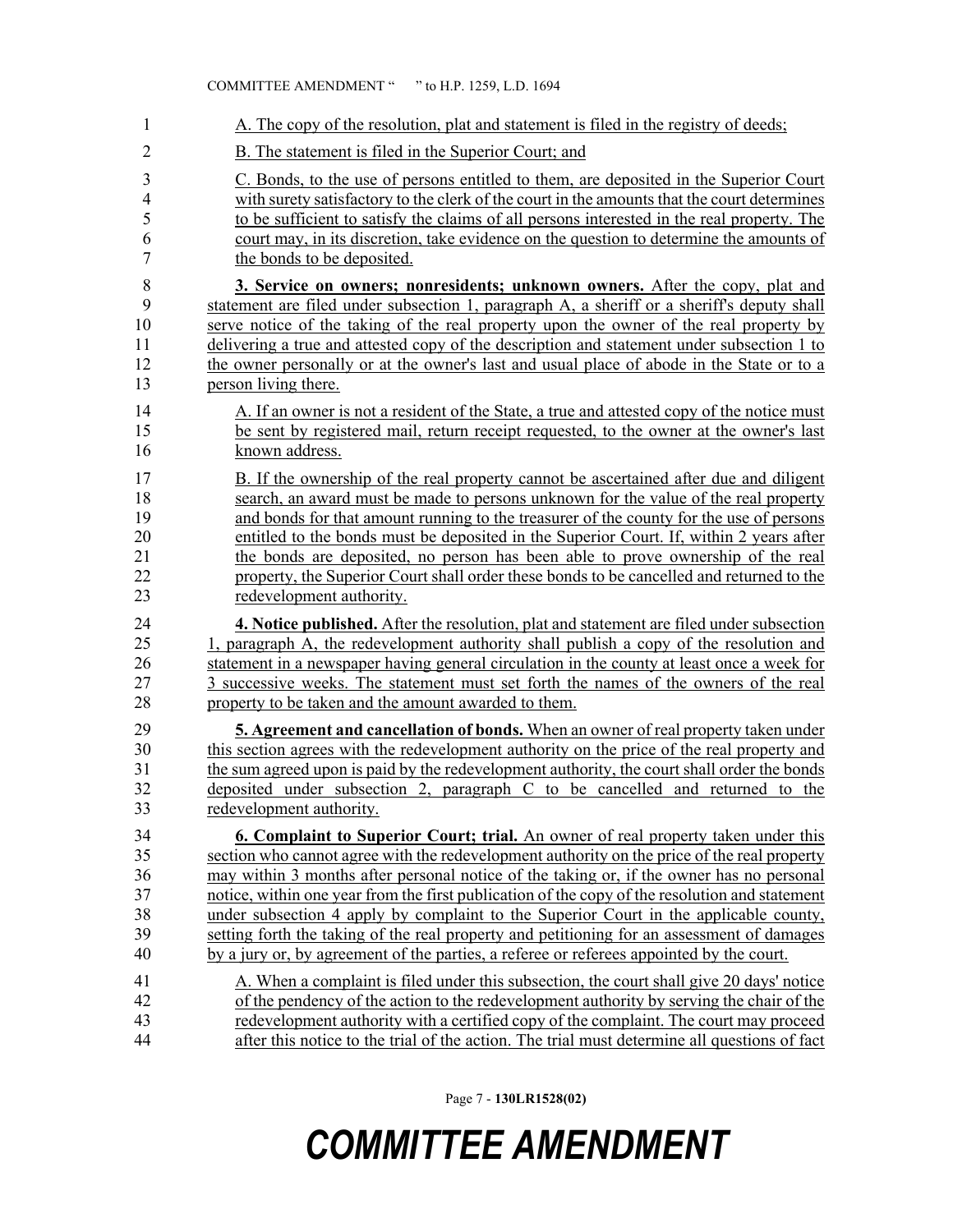| 1              | relating to the value and the amount of the real property, and judgment must be entered        |
|----------------|------------------------------------------------------------------------------------------------|
| $\overline{2}$ | upon the verdict of the jury. Execution must be issued for that judgment against the           |
| 3              | money deposited in the court under subsection 2, paragraph C.                                  |
| $\overline{4}$ | 7. Conflicting ownership. If the redevelopment authority is in doubt as to conflicting         |
| 5              | ownership or interest, the redevelopment authority may file a complaint in the Superior        |
| 6              | Court for a determination of the various rights and amounts due. If 2 or more conflicting      |
| $\overline{7}$ | plaintiffs claim the same real property or different interests in the same parcel of real      |
| 8              | property, the court, upon motion, shall consolidate their several complaints for trial at the  |
| 9              | same time by the same jury and may frame all necessary issues for the trial of that action.    |
| 10             | <b>8. Appeal.</b> Appeal from the decision of the Superior Court may be made in the same       |
| 11             | manner as is provided for appeals in civil cases.                                              |
| 12             | <b>9. Property of incapable persons.</b> If any real property in which a person not capable    |
| 13             | in law to act in the person's own behalf is interested is taken by the redevelopment authority |
| 14             | under this chapter, the Superior Court, upon the filing of any complaint by or in behalf of    |
| 15             | the person, may appoint a guardian ad litem for the person. This guardian may appear and       |
| 16             | be heard on behalf of the person and may, with the advice and consent of the Superior Court    |
| 17             | and upon any terms that the Superior Court prescribes, release to the redevelopment            |
| 18             | authority all claims for damages for the real property of the person. Any lawfully appointed,  |
| 19             | qualified and acting guardian or other fiduciary of the estate of such a person, with the      |
| 20             | approval of the Probate Court having jurisdiction to authorize the sale of real property       |
| 21             | within the State of the person, may, before the filing of any such complaint, agree with the   |
| 22             | redevelopment authority upon the amount of damages suffered by the person by any taking        |
| 23             | of real property and may, upon receiving that amount, release to the redevelopment             |
| 24             | authority all claims for damages of the person for the taking.                                 |
| 25             | 10. Expediting proceedings; taking public property. In any proceedings for the                 |
| 26             | assessment of compensation and damages for real property taken or to be taken by eminent       |
| 27             | domain by the redevelopment authority, the following provisions apply.                         |
| 28             | A. At any time during the pendency of the action or proceedings, the redevelopment             |
| 29             | authority or an owner may apply to the court for an order directing the redevelopment          |
| 30             | authority or the owner to show cause why further proceedings should not be expedited.          |
| 31             | Upon this application, the court may order that the hearings proceed and that any other        |
| 32             | steps be taken with all possible expedition.                                                   |
| 33             | B. If any of the real property taken or to be taken is devoted to a public use, it may         |
| 34             | nevertheless be acquired, and the taking is effective, except that no real property            |
| 35             | belonging to the municipality or to any other government may be acquired without its           |
| 36             | consent and that real property belonging to a public utility corporation may not be            |
| 37             | acquired without the approval of the Public Utilities Commission or an officer or              |
| 38             | tribunal having regulatory power over that corporation.                                        |
| 39             | C. Any real property already acquired by the redevelopment authority may nevertheless          |
| 40             | be included within this taking for the purpose of acquiring any outstanding interests in       |
| 41             | the real property.                                                                             |
| 42             | §5160. Bonds                                                                                   |
| 43             | <b>1. Authorization.</b> The redevelopment authority may provide by resolution for the         |
| 44             | issuance of bonds for the purpose of funding the Maine Redevelopment Land Bank Fund,           |

Page 8 - **130LR1528(02)**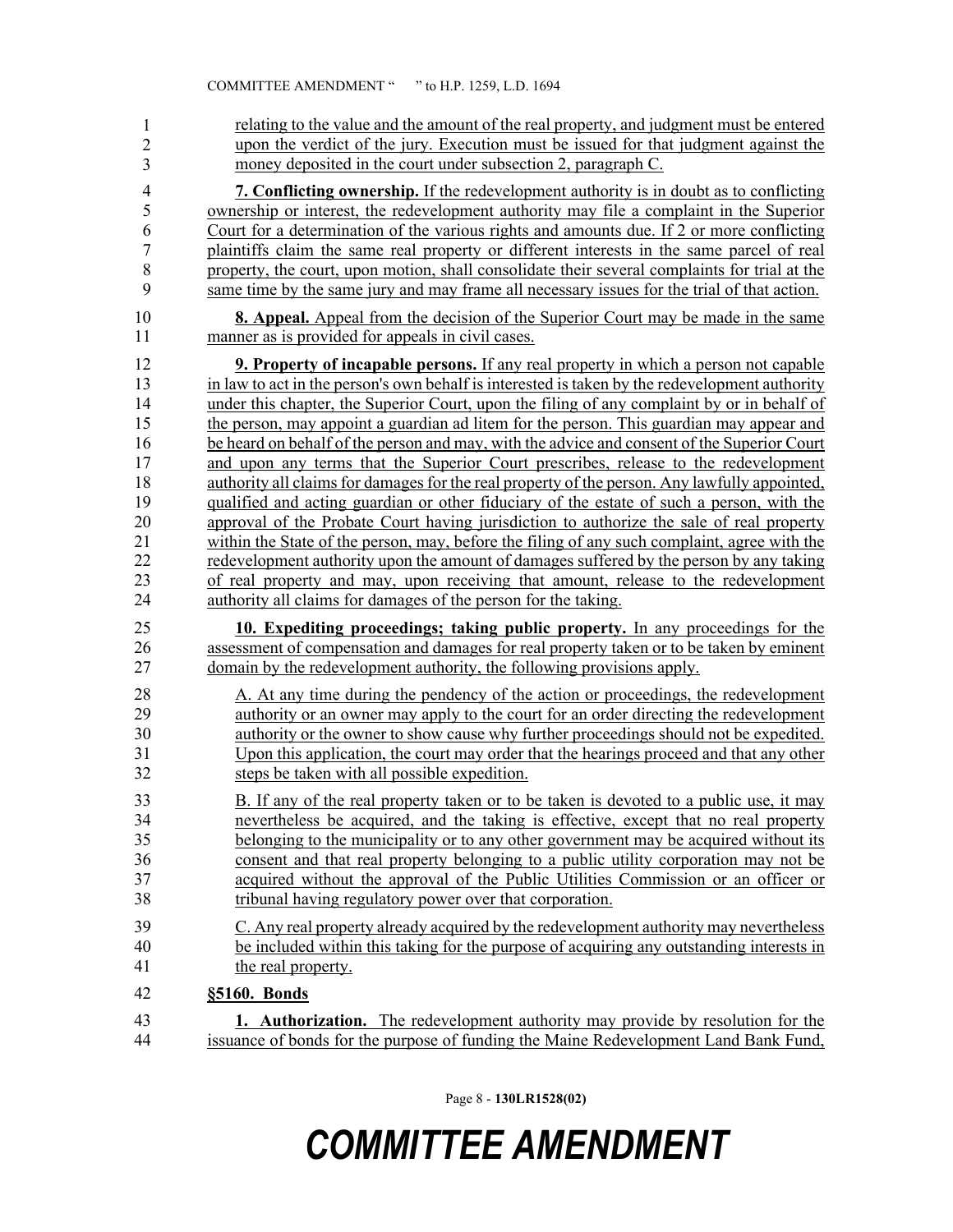| 1              | or any successor to the fund. The bonds of the redevelopment authority do not constitute a                                                                                             |
|----------------|----------------------------------------------------------------------------------------------------------------------------------------------------------------------------------------|
| $\overline{c}$ | debt or liability of the State or of any agency or political subdivision of the State other than                                                                                       |
| 3              | the redevelopment authority but are payable solely from the revenue of the redevelopment<br>authority, and neither the faith nor credit nor taxing power of the State or any political |
| 4<br>5         | subdivision of the State is pledged to payment of the bonds. Notwithstanding any provision                                                                                             |
| 6              | of law to the contrary, bonds issued pursuant to this chapter are fully negotiable. If a                                                                                               |
| 7              | commissioner of the redevelopment authority whose signature appears on any bonds or                                                                                                    |
| 8              | coupons ceases to be a commissioner of the redevelopment authority before the delivery of                                                                                              |
| 9              | those bonds or coupons, that signature is valid and sufficient for all purposes as if that                                                                                             |
| 10             | commissioner had remained a commissioner until delivery.                                                                                                                               |
| 11             | <b>2. General characteristics.</b> The redevelopment authority may, by resolution, provide:                                                                                            |
| 12             | A. The manner of executing bonds and coupons;                                                                                                                                          |
| 13             | B. The form and denomination of bonds and coupons;                                                                                                                                     |
| 14             | C. Maturity dates;                                                                                                                                                                     |
| 15             | D. Interest rates on bonds and coupons;                                                                                                                                                |
| 16             | E. For redemption prior to maturity and the premium payable;                                                                                                                           |
| 17             | F. The place or places for the payment of interest and principal;                                                                                                                      |
| 18             | G. For registration if the redevelopment authority determines registration is desirable;                                                                                               |
| 19             | H. For the pledge of all or any of the revenue for securing payment;                                                                                                                   |
| 20             | I. For the replacement of lost, destroyed or mutilated bonds;                                                                                                                          |
| 21             | J. For the setting aside and the regulation and disposition of reserve and sinking funds;                                                                                              |
| 22             | K. For limitation on the issuance of additional bonds;                                                                                                                                 |
| 23<br>24       | L. For the procedure, if any, by which the contract with a bondholder may be abrogated<br>or amended;                                                                                  |
| 25             | M. For the manner of sale and purchase of bonds;                                                                                                                                       |
| 26             | N. For the issuance of bonds in a series; and                                                                                                                                          |
| 27<br>28       | O. Any other matter relating to the bonds that the redevelopment authority determines<br>appropriate.                                                                                  |
|                |                                                                                                                                                                                        |
| 29<br>30       | 3. Liability. A member or employee of the redevelopment authority or a person<br>executing the bonds may not be liable personally for the bonds or subject to any personal             |
| 31             | liability by reason of the issuance of the bonds.                                                                                                                                      |
| 32             | 4. Trust indenture. In the discretion of the redevelopment authority, bonds may be                                                                                                     |
| 33             | secured by a trust indenture by and between the redevelopment authority and a corporate                                                                                                |
| 34             | trustee, which may be any trust company or bank having the powers of a trust company,                                                                                                  |
| 35             | located either within or outside the State. Such a trust indenture may pledge or assign the                                                                                            |
| 36             | revenues of the redevelopment authority or any part of it. A trust indenture may set forth                                                                                             |
| 37             | the rights and remedies of the bondholders and the trustee, restrict the individual right of                                                                                           |
| 38             | action of bondholders and contain such other provisions as the redevelopment authority                                                                                                 |
| 39             | may consider reasonable and proper for the security of bondholders. Expenses incurred in                                                                                               |
| 40             | carrying out any trust indenture may be treated as a part of maintenance.                                                                                                              |

Page 9 - **130LR1528(02)**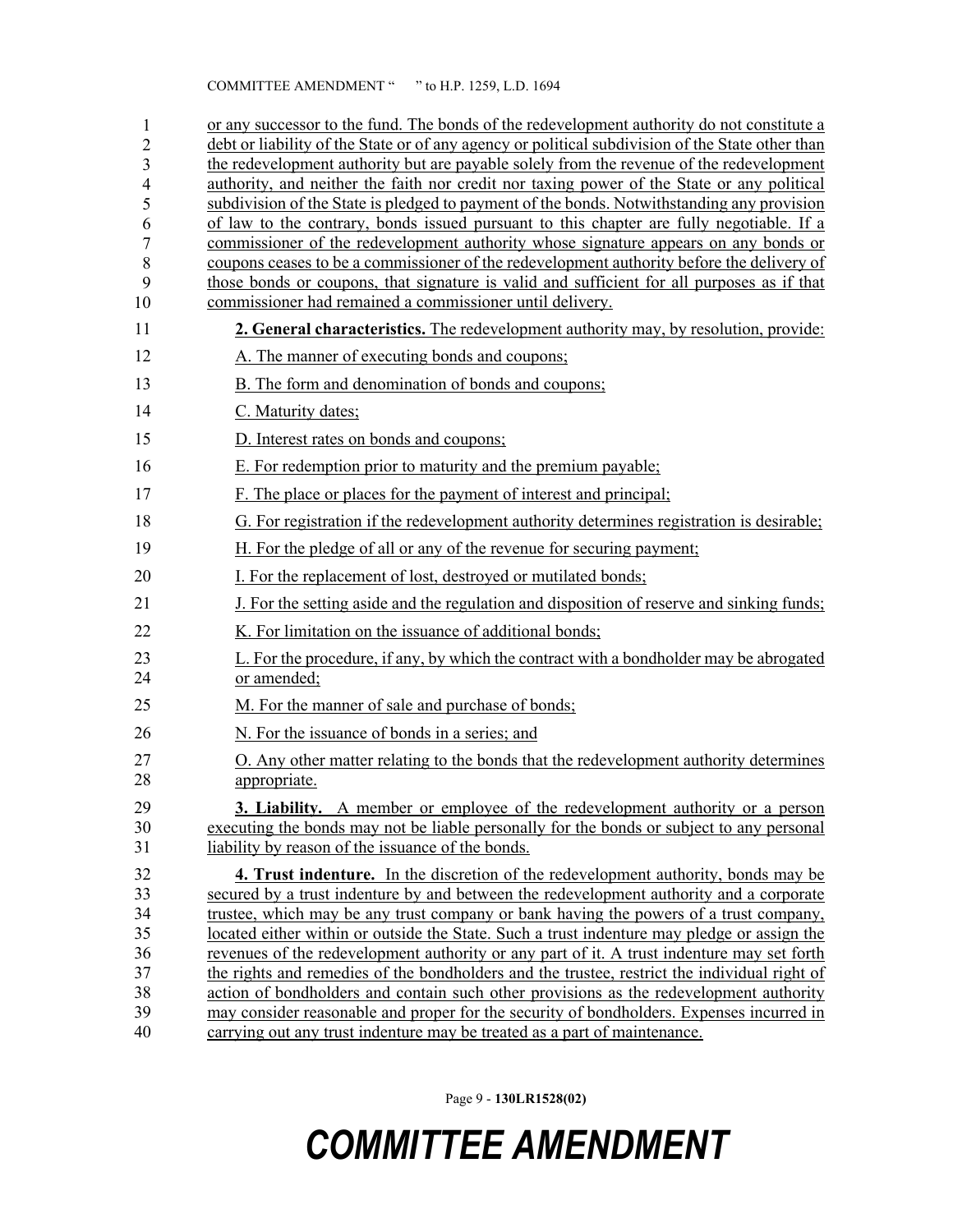| 1              | <b>5. Rights of bondholders.</b> Provisions may be made for protecting and enforcing the        |
|----------------|-------------------------------------------------------------------------------------------------|
| $\overline{2}$ | rights and remedies of bondholders, including covenants as to acquisition of property,          |
| 3              | construction, maintenance, operation and repair, insurance and the custody, security and        |
| $\overline{4}$ | application of all money.                                                                       |
| 5              | <b>6. Depositories.</b> Any trust company or bank having the powers of a trust company and      |
| 6              | located either within or outside the State may act as a depository of the proceeds of bonds     |
| 7              | and revenue and may furnish such indemnity or pledge such securities as may be required         |
| 8              | by the redevelopment authority.                                                                 |
| 9              | <b>7. Tax free.</b> The purposes of this chapter being public and for the benefit of the people |
| 10             | of the State, bonds of the redevelopment authority are free from taxation by the State.         |
| 11             | <b>8. Revenue refunding bonds.</b> The redevelopment authority may issue revenue                |
| 12             | refunding bonds for the purpose of refunding revenue bonds issued under this chapter. The       |
| 13             | issuance of any refunding bonds is the same as is provided for in this chapter relating to      |
| 14             | revenue bonds.                                                                                  |
| 15             | <b>9. Default.</b> In the event of default on bonds and in the event the default continues for  |
| 16             | a period of 3 months, action may be brought to enforce the rights of the bondholders by         |
| 17             | ensuring that the operation by the redevelopment authority is in conformity with the            |
| 18             | covenants of the bonds or trust indenture.                                                      |
| 19             | §5161. Development Ready Advisory Committee                                                     |
| 20             | The Development Ready Advisory Committee, referred to in this section as "the                   |
| 21             | committee," is established pursuant to Title 5, section 12004-I, subsection 6-J to develop      |
| 22             | and maintain best practices for community development.                                          |
| 23             | 1. Membership. The members of the committee are as follows:                                     |
| 24             | A. The executive director of the redevelopment authority;                                       |
| 25<br>26       | The Commissioner of Economic and Community Development or the<br>Β.<br>commissioner's designee; |
| 27             | C. The Commissioner of Transportation or the commissioner's designee;                           |
| 28             | D. The Commissioner of Environmental Protection or the commissioner's designee;                 |
| 29             | E. The Commissioner of Agriculture, Conservation and Forestry or the commissioner's             |
| 30             | designee;                                                                                       |
| 31             | F. The Director of the Maine State Housing Authority or the director's designee;                |
| 32             | G. The Director of the Maine Historic Preservation Commission or the director's                 |
| 33             | designee; and                                                                                   |
| 34             | H. The following members, selected by and serving at the pleasure of the executive              |
| 35             | director of the redevelopment authority:                                                        |
| 36             | (1) A representative of a statewide association of municipalities;                              |
| 37             | (2) A representative from each regional planning organization in the State;                     |
| 38             | (3) A representative of an organization that advocates for the rights of low-income             |
| 39             | renters and homeowners;                                                                         |

Page 10 - **130LR1528(02)**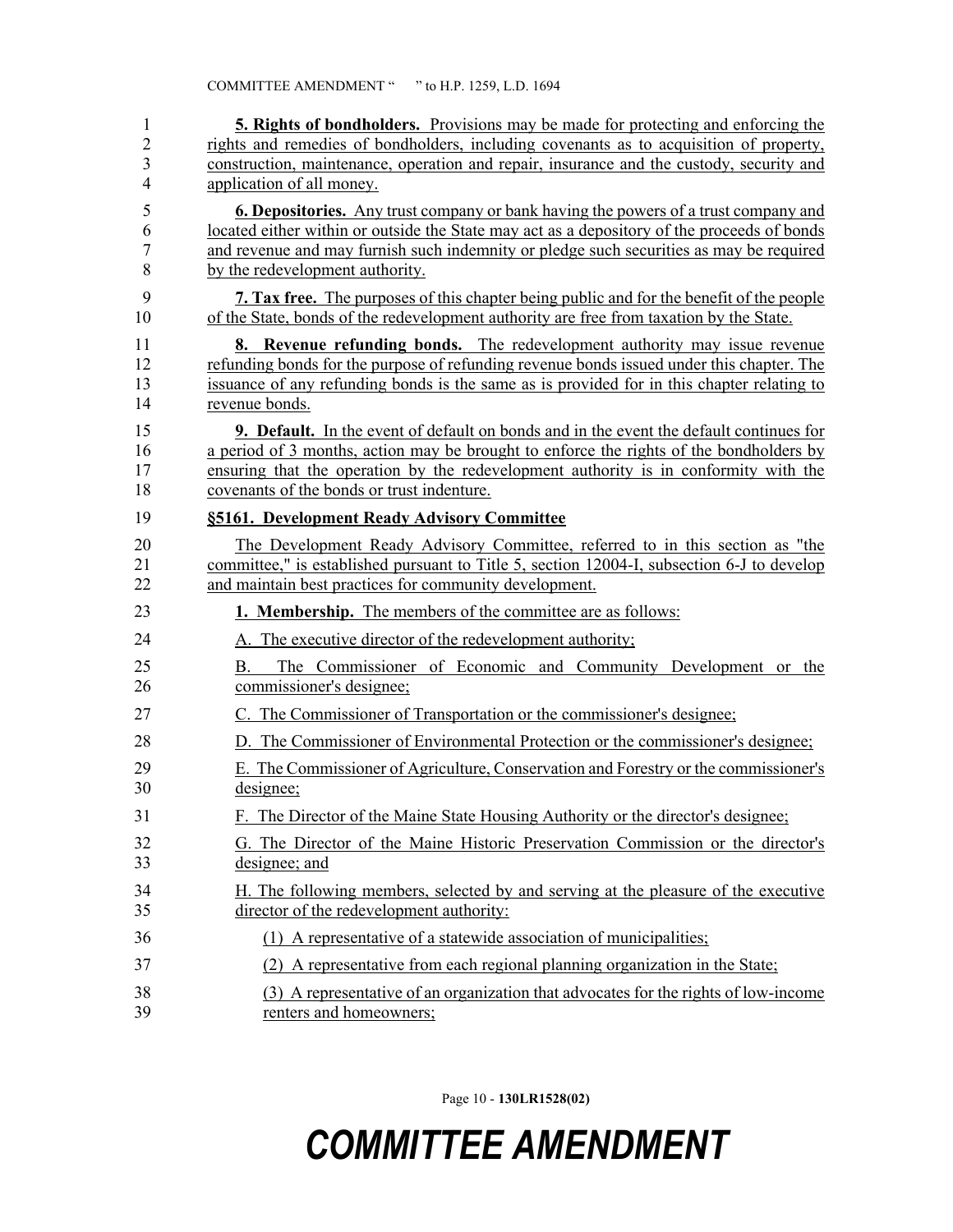|                | COMMITTEE AMENDMENT " " to H.P. 1259, L.D. 1694                                           |
|----------------|-------------------------------------------------------------------------------------------|
| 1              | (4) A representative of a local or statewide organization promoting civil rights that     |
| $\overline{2}$ | has racial justice or racial equity as its primary mission; and                           |
| 3              | (5) Two residents of the State with experience in real estate development.                |
| 4              | <b>2. Duties.</b> The committee shall develop best practices for community development    |
| 5              | intended to support the following goals:                                                  |
| 6              | A. Assisting communities in preparing for new investment and development that             |
| 7              | maximize financial return for state and local economies, improve quality of life for      |
| $8\,$          | local residents, address housing needs for households of all income levels and advance    |
| 9              | environmental protection and transportation goals and specific locally identified         |
| 10             | priority needs;                                                                           |
| 11             | B. Assisting communities in designating priority investment areas in consultation with    |
| 12             | regional planning organizations, including but not limited to village centers,            |
| 13             | downtowns and adjacent neighborhoods, rural crossroads, high-impact corridors,            |
| 14             | working waterfronts and rural farmsteads; and                                             |
| 15             | C. Ensuring that redevelopment efforts are achievable by communities and based on         |
| 16             | the merit of the redevelopment project and community commitment to the                    |
| 17             | redevelopment project.                                                                    |
| 18             | 3. Chair and officers. The members of the committee shall annually elect one of its       |
| 19             | members as chair and one of its members as vice-chair to set the agenda and schedule      |
| 20             | meetings. The committee may elect other officers and designate their duties.              |
| 21             | 4. Voting rights. Each member of the committee has a vote.                                |
| 22             | <b>5. Meetings.</b> The committee shall meet at least twice a year.                       |
| 23             | <b>6. Quorum.</b> A majority of the members of the committee constitutes a quorum.        |
| 24             | 7. Staff support. The redevelopment authority shall provide staff support to the          |
| 25             | committee to carry out the purposes of this section.                                      |
| 26             | §5162. Biennial report                                                                    |
| 27             | <b>1. Biennial report.</b> The redevelopment authority shall submit biennially, beginning |
| 28             | with the Second Regular Session of the 131st Legislature, to the joint standing committee |
| 29             | of the Legislature having jurisdiction over economic development matters a complete       |
| 30             | report on the activities of the redevelopment authority. The report must include the      |
| 31             | following:                                                                                |
| 32             | A. A description of the redevelopment authority's operations;                             |
| 33             | B. A listing of all property acquired pursuant to this chapter.                           |
| 34             | C. An accounting of all activities related to the fund;                                   |
| 35             | D. A listing of any bonds issued during the fiscal year by the redevelopment authority;   |
| 36             | E. A statement of the redevelopment authority's proposed and projected activities for     |
| 37             | the ensuing year; and                                                                     |
| 38             | F. Recommendations regarding further actions that may be suitable for achieving the       |
| 39             | purposes of this chapter.                                                                 |

Page 11 - **130LR1528(02)**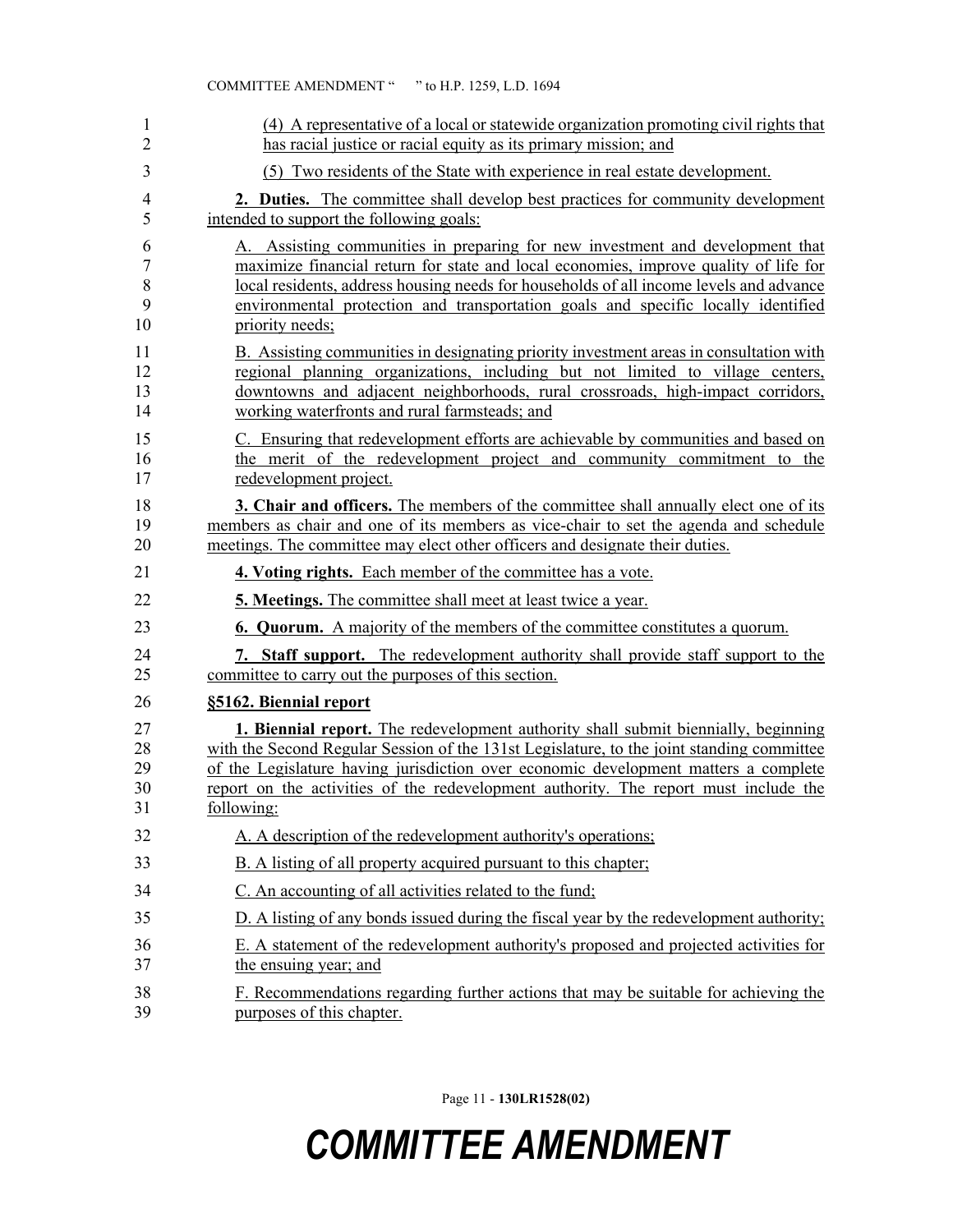1 **Sec. 4. 38 MRSA §2201,** as amended by PL 2015, c. 461, §6, is further amended to 2 read:

#### 3 **§2201. Maine Solid Waste Management Fund established**

4 The Maine Solid Waste Management Fund, referred to in this section as "the "fund," 5 is established as a nonlapsing fund to support programs administered by the bureau and the 6 Department of Environmental Protection. The fund must be segregated into 2 subsidiary 7 accounts. The first subsidiary account, called operations, receives all fees established and<br>8 received under article 1. The Except as provided in section 2203-A, subsection 2-A, the received under article 1. The Except as provided in section 2203-A, subsection 2-A, the 9 2nd subsidiary account, called administration, receives all fees established under this article 10 and under Title 36, chapter 719 and all funds recovered by the department as 11 reimbursement for departmental expenses incurred to abate imminent threats to public 12 health, safety and welfare posed by the illegal disposal of solid waste.

13 Money in the fund not currently needed to meet the obligations of the department or 14 bureau must be deposited with the Treasurer of State to the credit of the fund and may be 15 invested as provided by law. Interest on these investments must be credited to the fund.

16 Funds deposited in the fund related to administration may be expended only in 17 accordance with allocations approved by the Legislature for administrative expenses 18 directly related to the bureau's and the department's programs, including actions by the 19 department necessary to abate threats to public health, safety and welfare posed by the 20 disposal of solid waste. Funds deposited in the fund related to fees imposed on the disposal 21 of construction and demolition debris and residue from the processing of construction and 22 demolition debris may be expended only for the state cost share to municipalities under the 23 closure and remediation cost-sharing program for solid waste landfills established in 24 section 1310‑F. Funds deposited in the fund related to fees imposed under this article may 25 be expended to provide grant funding in accordance with the Maine Solid Waste Diversion 26 Grant Program established in section 2201-B. The department shall, on an annual basis, 27 conduct a review of the revenues presently in the fund and the revenues projected to be 28 added to or disbursed from the fund in upcoming calendar years and determine what 29 amount of revenues, if any, are available to provide grant funding under section 2201‑B. 30 If the department determines that there are revenues in the fund available in the upcoming 31 calendar year to provide grant funding under section 2201‑B, the department must ensure 32 that such revenues are designated for use in accordance with section 2201‑B by the end of 33 that calendar year. Funds deposited in the fund related to operations may be expended only 34 in accordance with allocations approved by the Legislature and solely for the development 35 and operation of publicly owned facilities owned or approved by the bureau and for the 36 repayment of any obligations of the bureau incurred under article 3. These allocations must 37 be based on estimates of the actual costs necessary for the bureau and the department to 38 administer their programs, to provide financial assistance to regional associations and to 39 provide other financial assistance necessary to accomplish the purposes of this chapter. 40 Beginning in the fiscal year ending on June 30, 1991 and thereafter, the fund must annually 41 transfer to the General Fund an amount necessary to reimburse the costs of the Bureau of 42 Revenue Services incurred in the administration of Title 36, chapter 719. Allowable 43 expenditures include "Personal Services," "All Other" and "Capital Expenditures" 44 associated with all bureau activities other than those included in the operations account.

Page 12 - **130LR1528(02)**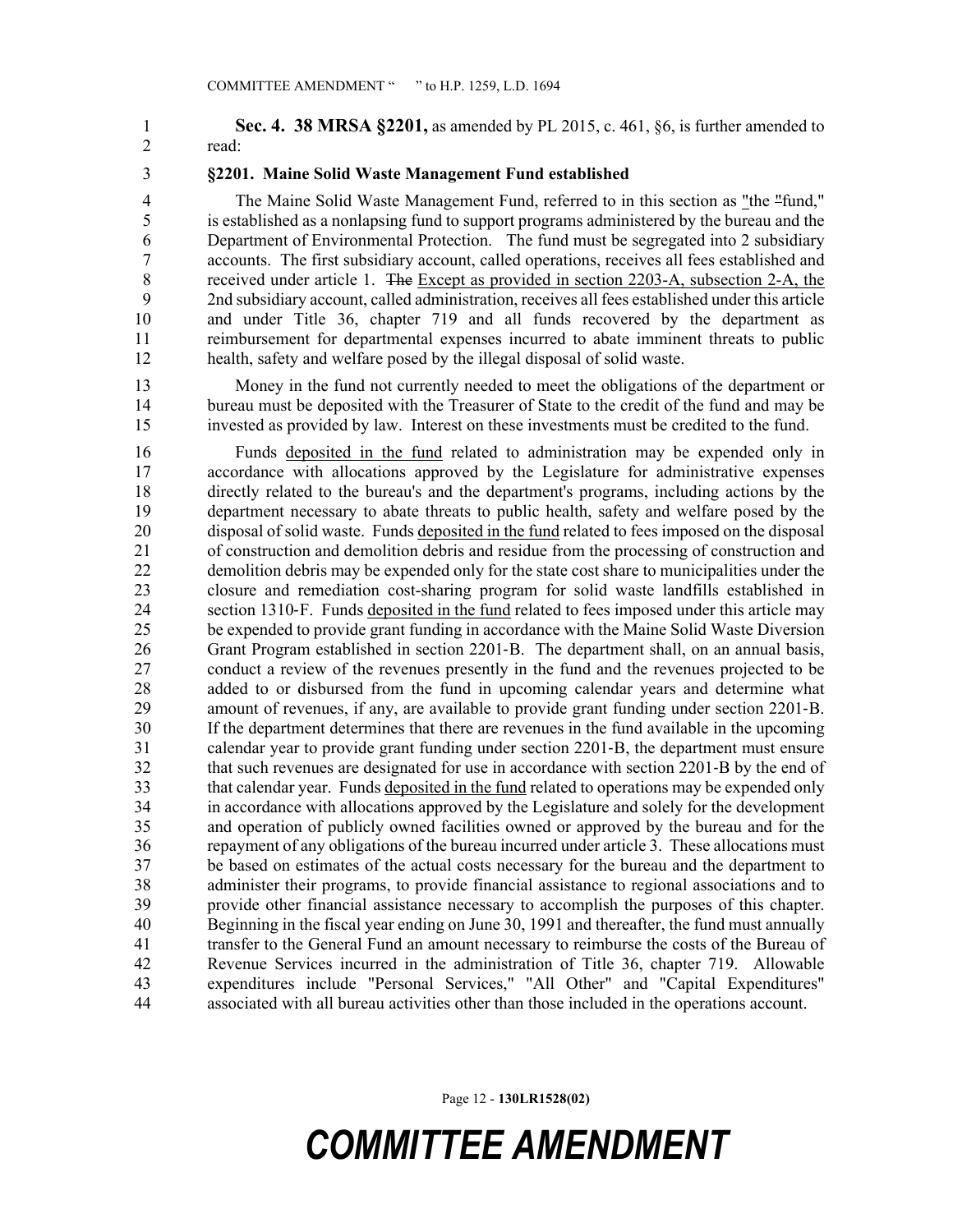1 **Sec. 5. 38 MRSA §2202, sub-§1,** as amended by PL 1995, c. 465, Pt. A, §73 and 2 affected by Pt. C, §2, is further amended to read:

3 **1. Fees established.** The department shall establish procedures to charge fees 4 specified in this article and pursuant to the requirements of this article. All Except as 5 provided in section 2203-A, subsection 2-A, all fees collected by the department under this 6 article must be deposited into the Maine Solid Waste Management Fund.

#### 7 **Sec. 6. 38 MRSA §2203-A, sub-§2-A** is enacted to read:

8 **2-A. Maine Redevelopment Land Bank Authority fee.** Beginning January 1, 2023, 9 in addition to the per ton fee required in subsection 1, commercial, municipal, state-owned 10 and regional association landfills shall collect and pay to the department a \$3 per ton fee 11 for the disposal of construction and demolition debris and residue from the processing of 12 construction and demolition debris and, notwithstanding section 2202, this fee must be 13 deposited in the Maine Redevelopment Land Bank Fund established by Title 30-A, section 14 5156.

15 **Sec. 7. Appropriations and allocations.** The following appropriations and 16 allocations are made.

#### 17 **MAINE REDEVELOPMENT LAND BANK AUTHORITY**

18 **Maine Redevelopment Land Bank Fund N377**

19 Initiative: Provides allocation to authorize expenditures to support the Maine 20 Redevelopment Land Bank Authority.

| 21 | <b>OTHER SPECIAL REVENUE FUNDS</b> | 2021-22 | 2022-23   |
|----|------------------------------------|---------|-----------|
| 22 | All Other                          | \$0     | \$922,500 |
| 23 |                                    |         |           |
| 24 | OTHER SPECIAL REVENUE FUNDS TOTAL  | \$0     | \$922,500 |
|    |                                    |         |           |

25 '

26 Amend the bill by relettering or renumbering any nonconsecutive Part letter or section 27 number to read consecutively.

28 **SUMMARY**

This amendment replaces the bill. The amendment establishes the Maine Redevelopment Land Bank Authority, whose purpose is to assist municipalities and other entities in this State in the redevelopment of properties, including properties that are blighted, abandoned, environmentally hazardous and functionally obsolete, in order to return those properties to productive use. The redevelopment authority may acquire property at the request of a municipality or county. The amendment establishes a fund to support the purpose of the redevelopment authority, which includes as a source of revenue a fee on the disposal of construction and demolition debris. The amendment also establishes the Development Ready Advisory Committee within the redevelopment authority in order 38 to develop and maintain best practices for community development and to assist the 29 30 31 32 33 34 35 36 37 38

Page 13 - **130LR1528(02)**